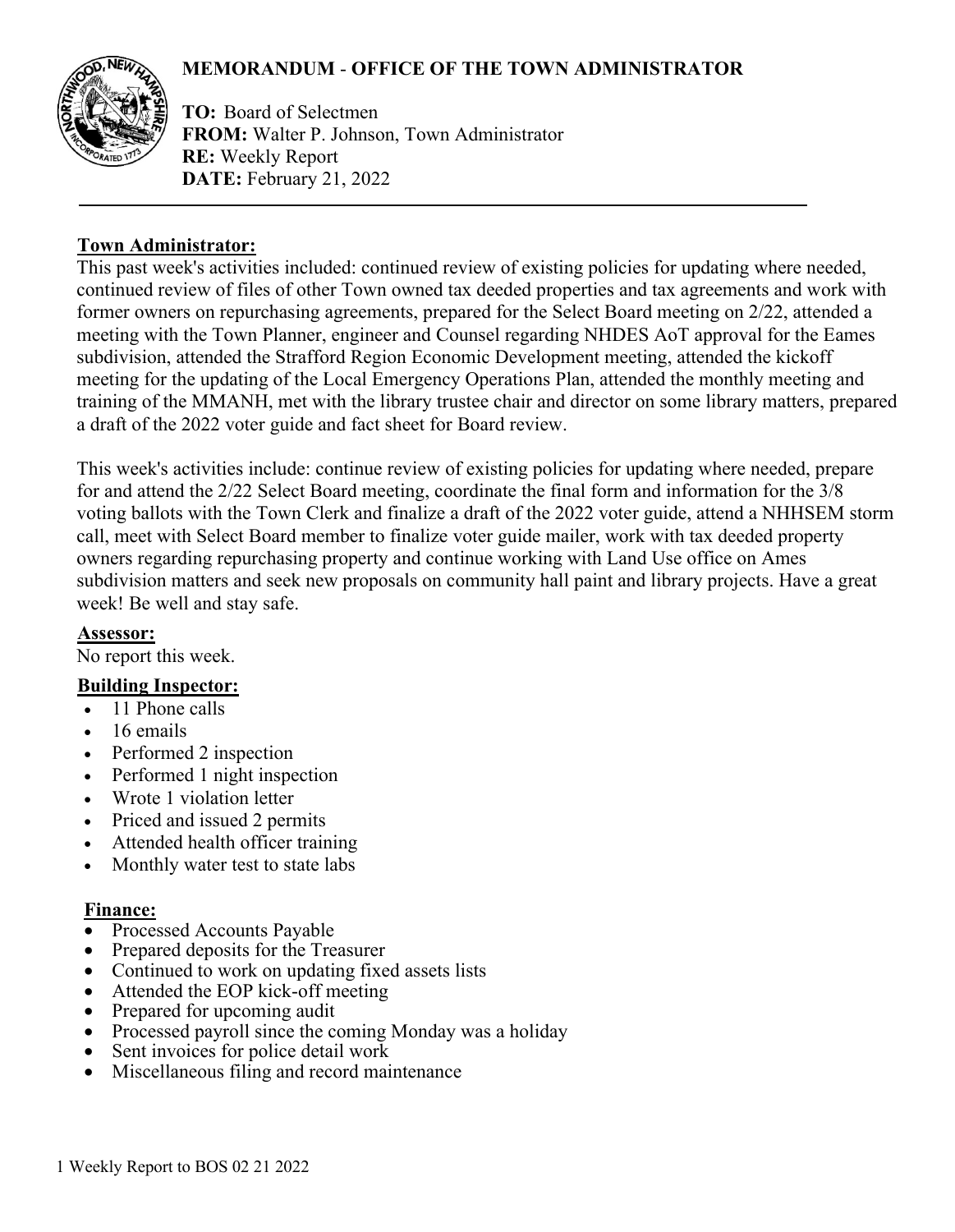# **Town Clerk/Tax Collector:**

No report this week.

### **Department of Public Works:**

No report this week.

### **Fire Rescue**:

- 1. Our members have received training on our new ventilators. These ventilators will allow all our medical providers to administer Continuous positive Air Pressure (CPAP) and our paramedics to provide continuous mechanical ventilations, for patients who are not breathing.
- 2. Ambulance 2 (the new one) is out of service for at least a month. We discovered the engine was leaking coolant and brought it back to the RAM dealer. The dealer found the leak and reported it was coming from an ERG valve. This part is back ordered with no anticipated delivery date.
- 3. We are starting to refurbish the new to us ATV. We have been in contact with the Manchester School of Technology. Because they have an auto body repair class, they will be able to prepare and paint the vehicle for the cost of supplies. This will save our firefighters countless hours. There are still several items we will need to do in house, but we hope to have it in service for the up-coming forest fire season.
- 4. Engine 2 responded to Pittsfield to assist them with a chimney fire that had extended to the house.
- 5. We have tentatively scheduled our annual awards banquet for March 26, 2022 at Johnsons. Awards being presented are Firefighter of the Year, Fire Officer of the Year, EMS Provider of the Year, Explorer of the Year, Years of Service Awards and The Chiefs Award of Excellence. The Town Administrator, and all members of the Board of Selectmen are invited.
- 6. One of our televisions at the Narrows fire station has failed. Our Firefighter's Association graciously voted to replace the Television.

## **Police Department**:

No report this week.

## **Weekly Report from Linda Smith, Land Use Specialist**

### **Planning Board**

Next regular meeting is Thursday, February 24 at 6:30 pm. Patriot Holdings site plan for expansion of the storage facility is scheduled on the agenda.

## **Zoning Board**

The zoning board meets on February 28 at 6:30 pm. There are 6 cases on the agenda.

## **Conservation Commission**

Next meeting of the commission is Tuesday, March 1 at 7 pm. There will be a work session on Wednesday, Feb. 23 at 7 to review a Special Exception application. **The commission is currently in need of alternates.**

2 Weekly Report to BOS 02 21 2022